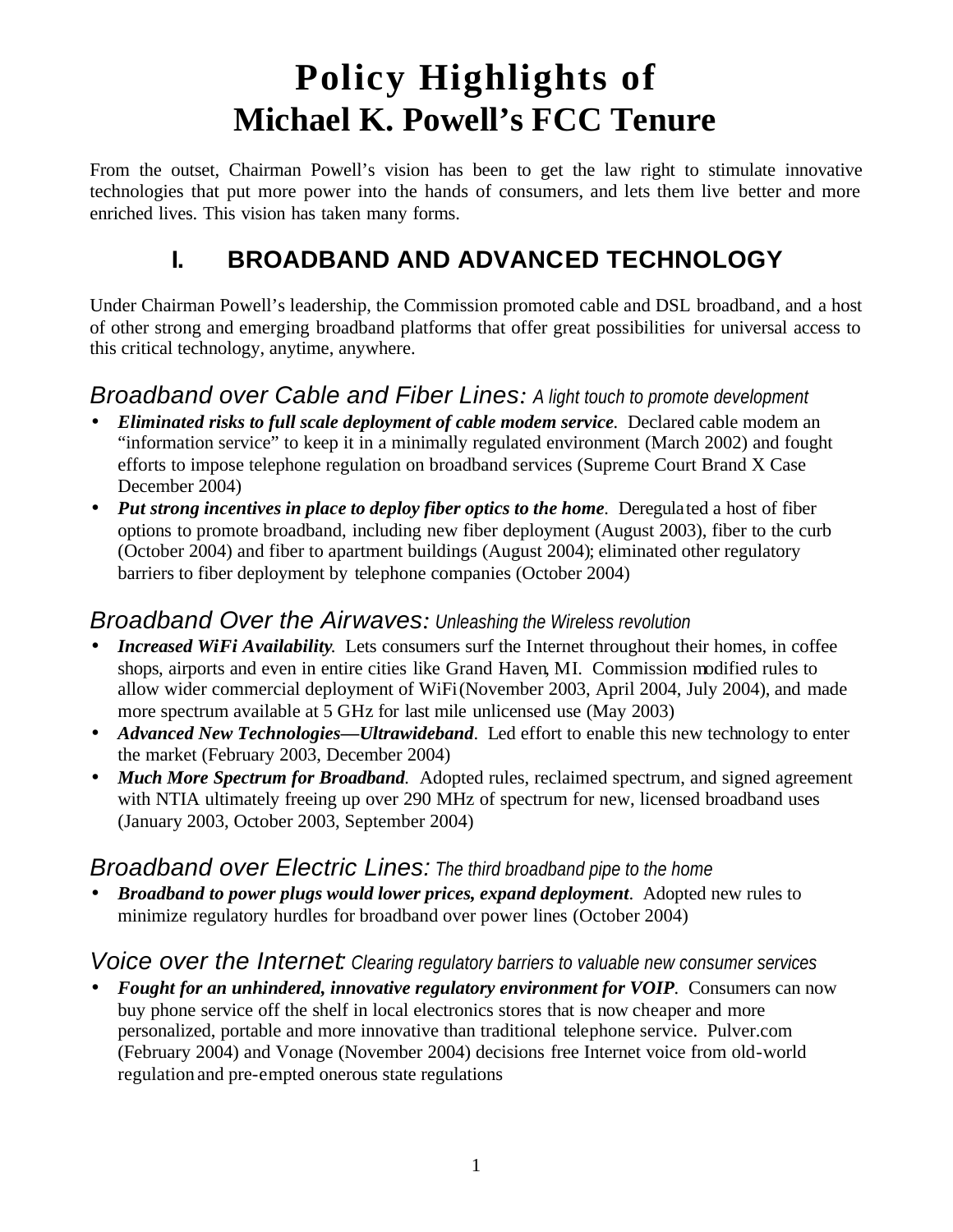## **II. REVOLUTIONARY WIRELESS REFORM**

With over 170 million wireless phones in use, Americans have embraced the freedom and mobility of wireless and begun to use their wireless phone as their principal phone. Chairman Powell has led a dramatic shift away from a command and control model of spectrum management to a market model that allows more innovative and competitive spectrum uses.

#### *Creating a New Model for the Airwaves: A consumer-oriented approach*

- *Rewrote the book on spectrum management*. Spectrum Policy Task Force created a new blueprint for managing spectrum (June 2002)
- *Reform orders implemented this blueprint*. Allocated more spectrum for licensed and unlicensed use; Rural Wireless Services Reform (September 2003, July 2004); Secondary Spectrum Markets (May 2003, July 2004); Smart Radios (December 2003); launched Educational and Wireless Broadband Radio Services (June 2004); eliminated the spectrum cap (November 2001)
- *Adopted policies that let consumers and communities own spectrum.* Promoted the commons model where consumers and entrepreneurs could use spectrum for free and without the government's permission
- *Settled Nextwave case* putting spectrum back into productive use (April 2004)

### **III. ENHANCING CONSUMER CHOICE**

The Commission under Chairman Powell's leadership sought to update consumer protections to reflect new communications options and enhance consumer choice.

#### *New Choices for the Digital Age: Consumer protections*

- *Stopped unwanted telemarketing calls.* Gave consumers the option of avoiding telemarketing calls through the national Do Not Call registry, jointly enforced and developed with the Federal Trade Commission (October 2004)
- Let Americans keep their cell numbers. Consumers no longer limited when they want to change carriers or drop their landline telephones (November 2003)
- *Ruled to stop cell phone spam*. (March 2004)
- *Money Back to Consumers*. Vigorously enforced slamming/cramming rules, returning \$8 million annually to consumers
- *Blocked Direct TV/EchoStar merger to ensure continued competition and choice in satellite television.* First major merger blocked by the FCC in 30 years (October 2002)

### *Digital Opportunities for Underserved Communities:*

- *Major effort to help Indian Country*. Developed and expanded the Indian Telecommunications Initiative and government-to-government consultation; developed Tribal land bidding credit; expanded partnership to protect Tribal lands
- *Diversity Committee to help women and minorities*. Launched Diversity Federal Advisory Committee to expand opportunities in the Digital Age
- *Expanded Rural Health Care funding.* Reformed support for rural healthcare communications and expanded funding (December 2004)
- *Rural Lands of Opportunity Program*.Launched expanded outreach and partnership with Appalachia, Native Americans, Alaskan Native and the Delta regions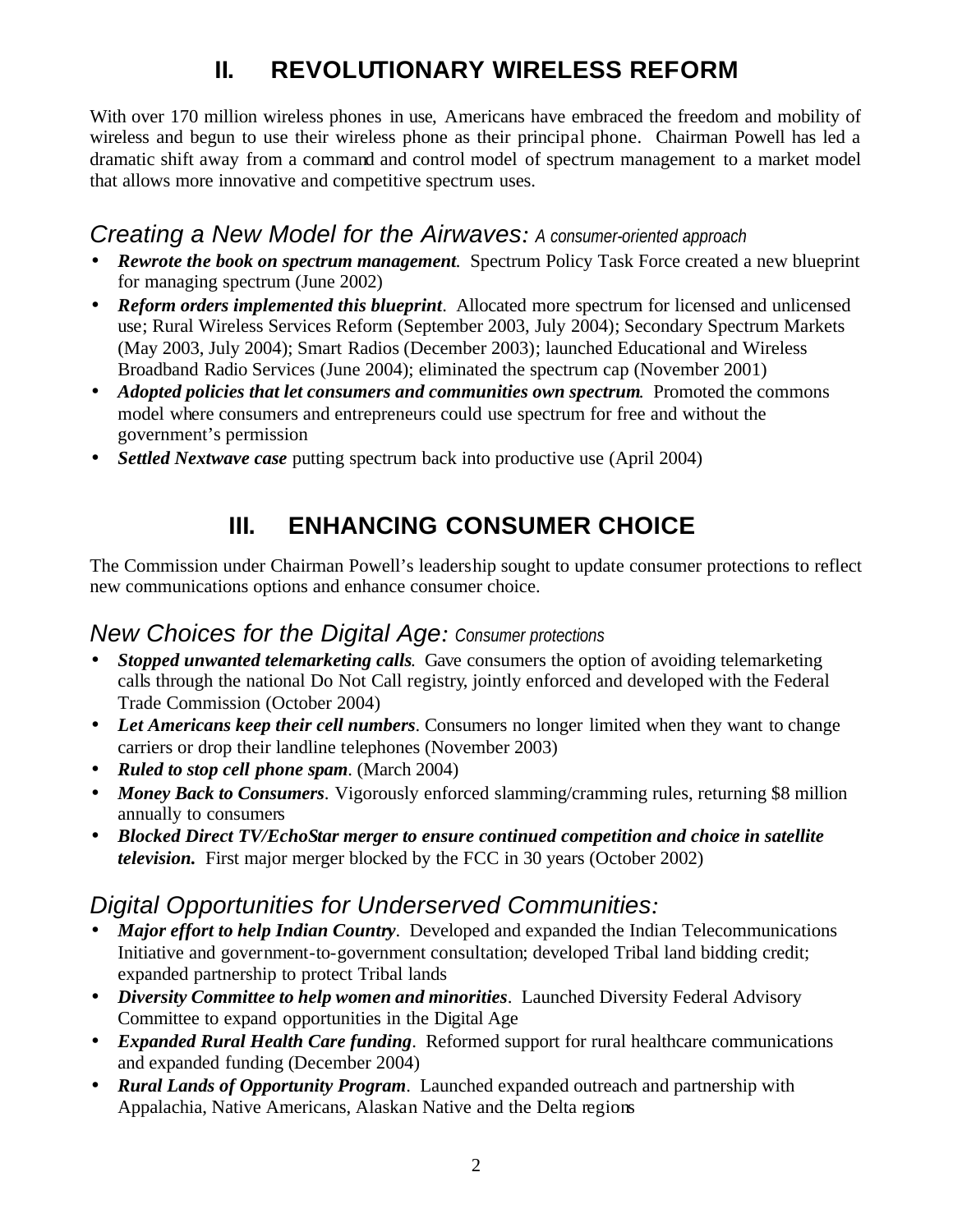• *Disability Community*. Expanded outreach and increased policy initiatives to reduce barriers to access, including first ever requirement for hearing aid compatibility for cell phones (July 2003)

### **IV. FACILITIES-BASED TELEPHONE COMPETITION**

Chairman Powell has led an effort to rationalize economic incentives and unleash the potential of true competition. This competition is based on investment in facilities, which offers product differentiation, greater innovation and lower prices.

#### *Creating a Competitive Structure: Better value for traditional phone service*

- *Drove down long distance rates*. Approved over 40 applications for regional companies to offer new competitive long distance service (December 2003)
- *Drove down international calling rates.* Drove an international settlements policy that forces international calling rates down to more reflect true costs (International Settlement Rates Order March 2004)
- *Passed sound, rational local competition rules.* Promulgated revised local competition rules designed to withstand judicial review, bringing certainty to the market (December 2004)

### **V. PUBLIC SAFETY & HOMELAND SECURITY**

In a world where public safety is more critical than ever, Chairman Powell fought tirelessly to strengthen the hand of our nation's first responders. The FCC worked to leverage the power of new technologies to increase personal security and improve our national telecommunications infrastructure.

### *Countering New Threats with New Technology: Communications security*

- *Personally promoted the AMBER Alert system* that has saved countless abducted children across the country (Chairman Powell awarded the top honor by the Center for Missing and Exploited Children for his efforts in May 2003)
- *Accelerated E911 for wireless phones*. Put all wireless carriers on compliance schedules (October 2001) created E911 co-ordination initiative (April 2003) and an E911 Solutions Summit for VoIP (March 2004)
- *Untangled serious interference to public safety systems.* Achieved a unanimous decision to free 800 MHz spectrum for unhindered public safety use (July 2004)
- *Cutting edge capability for cops and firefighters.* Created public safety broadband service to enable first responders to have broadband access at the scene (April 2003)

### **VI. MEDIA POLICY FOR THE DIGITAL ERA**

Media is changing, and so is its effect on our democracy and the marketplace of ideas. Currently, there are enormous pressures on traditional broadcasting and traditional regulatory models as broadband takes hold. As Arthur Sulzberger Jr., publisher of *The New York Times*, recently said, "Within our lifetimes, the distribution of news and information is going to shift to broadband." There is a real need to drive digital television and new digital sources for media delivery in order to spur greater innovation and more sustained business models, while still advancing the public interest.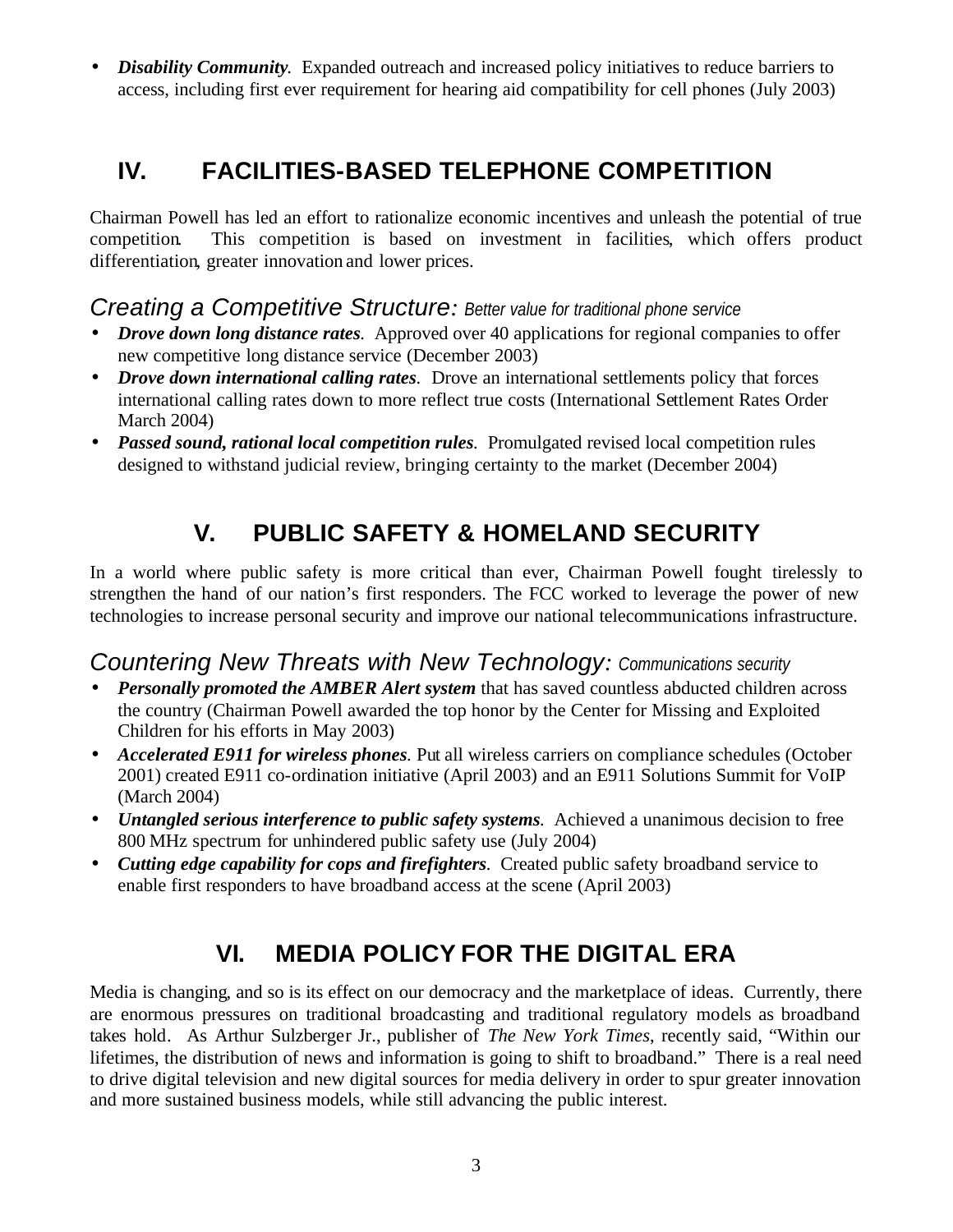### *Driving the Transition to Digital TV: More than just a pretty picture*

- *The Powell Plan dramatically accelerated DTV*. Created DTV Task Force (October 2001), which called on broadcasters to build out DTV facilities (now 1,445 DTV broadcast stations on air—up from 75 in 2001); cable operators to carry and provide HD and digital programming (now offer HD in 177 of 210 DMAs); content providers in the TV industry to encourage new HD content (today, almost all of prime time and major sporting events is in HD and 18 cable channels are dedicated to HD programming)
- *Made sure consumer electronics could work easily with digital TV content.* Issued Plug & Play rules to simplify issues for consumers (September 2003), and a broadcast flag (August 2002, November 2003, August 2004) and a DTV tuner mandate to ensure consumers can receive a digital signal (August 2002)
- **Reached out to help consumers understand the DTV transition.** Created www.dtv.gov website and consumer tip sheets (October 2004)

### *Enhancing the Public Interest:*

- *Required more children's programming in broadcasting.* Promulgated children's public interest obligations for digital broadcasters (September 2004)
- *Strengthened decency on the public airwaves*. Enforced decency laws in response to coarsening of content in broadcasting
- *Ensured equal employment opportunity in media*. Set out sustainable equal employment rules (November 2002)
- *Conducted most comprehensive review of media marketplace in FCC history*.

### **VII. RESTRUCTURING THE FCC**

An agency is only as good as its people. For the FCC to keep pace with historic and dramatic changes, it needed to change. It had to stay current on cutting edge technologies, economics, industry analysis and law. While it never finds its way to the pages of newspapers, the internal management of the agency is the most important and enduring legacy.

### *A Smarter Agency to Tackle New Issues:*

- *Built a university to keep FCC employees at the cutting edge.* FCC University increased staff participation in training by 275%. Last year, employees took advantage of over 7,000 courses
- *Recruited top tech talent to meet the challenges of digital age policy*. Improved the agency's technical expertise by aggressively recruiting quality engineers. Since 2001, the Commission has hired 63 new engineers and invested in a state of the art laboratory facilities (an unprecedented \$3 million)
- *Restructured the FCC to cope with convergence*. Largest re-organization in years, moving toward a functional organization designed along market lines rather than technical ones
- *Directed a performance-based budgeting approach* centered on six key goals: Broadband, Spectrum, Competition, Media, Homeland Security, and Modernize the FCC.
- *Largely eliminated backlog.*
- *Offered public WiFi access.* One of the first federal agencies to do so (August 2003)
- Led the agency to give back to our community. Established the FCC Best! Program, which encourages serving the community, creating a more enjoyable workplace, and improving the efficiency of the FCC's work. FCC Best! has donated thousands of books to local Southwest DC elementary schools and hundreds of hours to local charities, environmental organizations and homeless shelters.